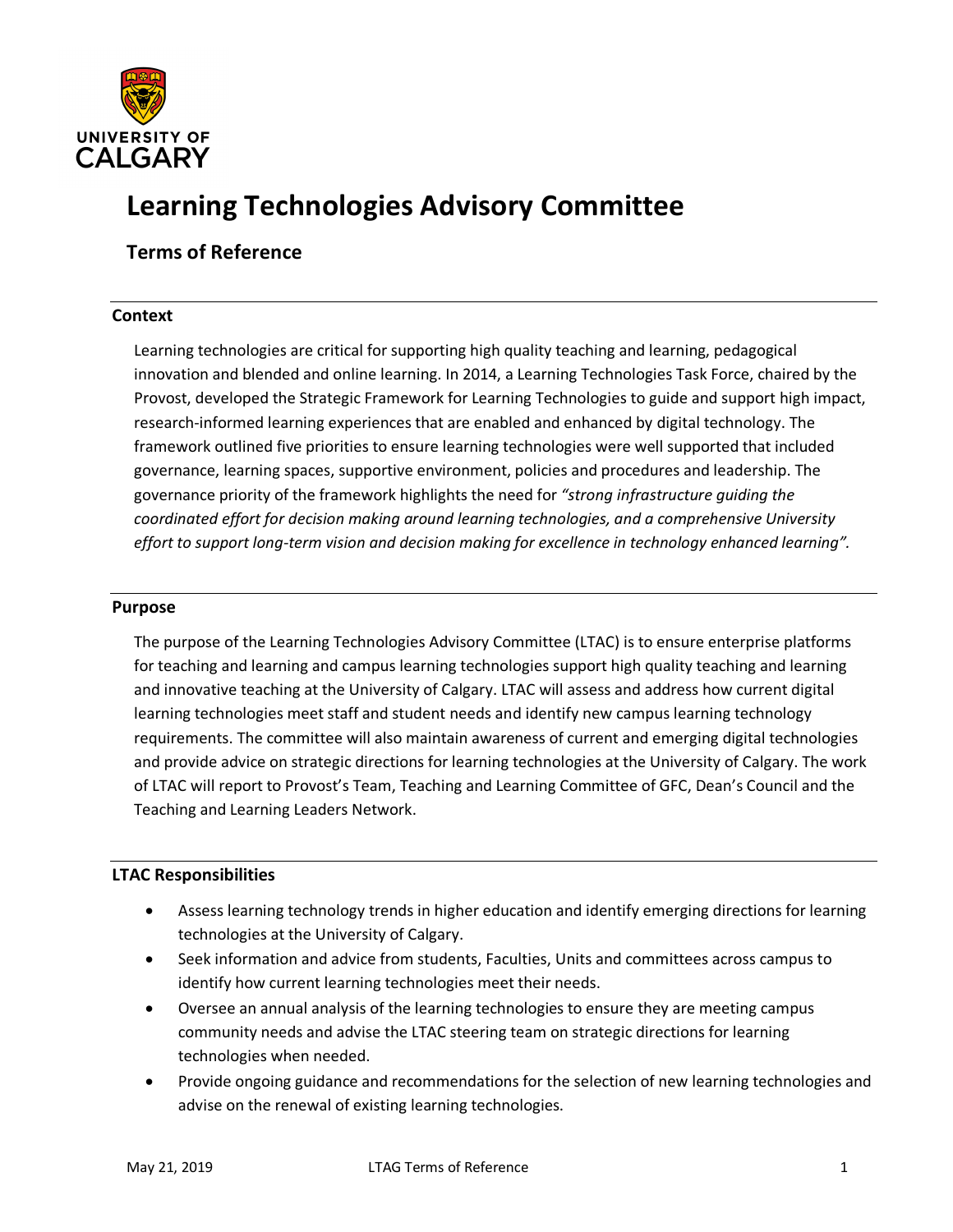- Provide advice and recommendations on how learning technologies are integrated into campus learning spaces.
- Identify the learning technologies used within units across campus and seek opportunities to highlight and share successful teaching and learning technology innovations.
- Identify solutions to problems and issues that arise and make recommendations for implementation
- Identify supports and gaps for the use of learning technologies, and make recommendations for support when needed.
- Ensure learning technologies protect data protection rights and intellectual property rights of students, staff and community stakeholders
- Establish a process for reporting opportunities, issues, and problems that arise with learning technologies
- Develop an annual work plan at the first meeting of the year, and complete an annual report at the end of each academic year.

# **LTAC Committee Structure**

# **Steering Team**

A steering team made up of the Vice-Provost Teaching and Learning, Chief Information Officer (CIO) for IT and Senior Director of the Taylor Institute for Teaching and Learning oversee and direct the work of LTAC.

**\_\_\_\_\_\_\_\_\_\_\_\_\_\_\_\_\_\_\_\_\_\_\_\_\_\_\_\_\_\_\_\_\_\_\_\_\_\_\_\_\_\_\_\_\_\_\_\_\_\_\_\_\_\_\_\_\_\_\_\_\_\_\_\_\_\_\_\_\_\_\_\_\_\_\_\_\_\_\_\_\_\_**

Membership of the advisory committee shall consist of the following members, chaired by the Vice-provost teaching and learning (VPTL) and co-chaired by the Manager, Learning Technologies, Taylor Institute. Appointments will normally be two years.

# **Advisory Committee**

The Advisory group shall consist of the following members, co-chaired by a member appointed by the VPTL

- Academic representatives (1 per academic unit), appointed by the Dean
- Taylor Institute for Teaching and Learning
	- o Director
	- o Academic Lead, Educational Technology and Design
	- o Manager, Learning Technologies
	- o Manager, Learning and Instructional Design
- Information Technologies
	- o Director, IT Solutions and Service Delivery
	- o Director, IT Customer Engagement and Experience
	- o IT Partner for VPTL
	- o Associate Director for Customer Technology
- Libraries and Cultural Resources
	- o Associate University Librarian Technology, Discovery & Digital Services